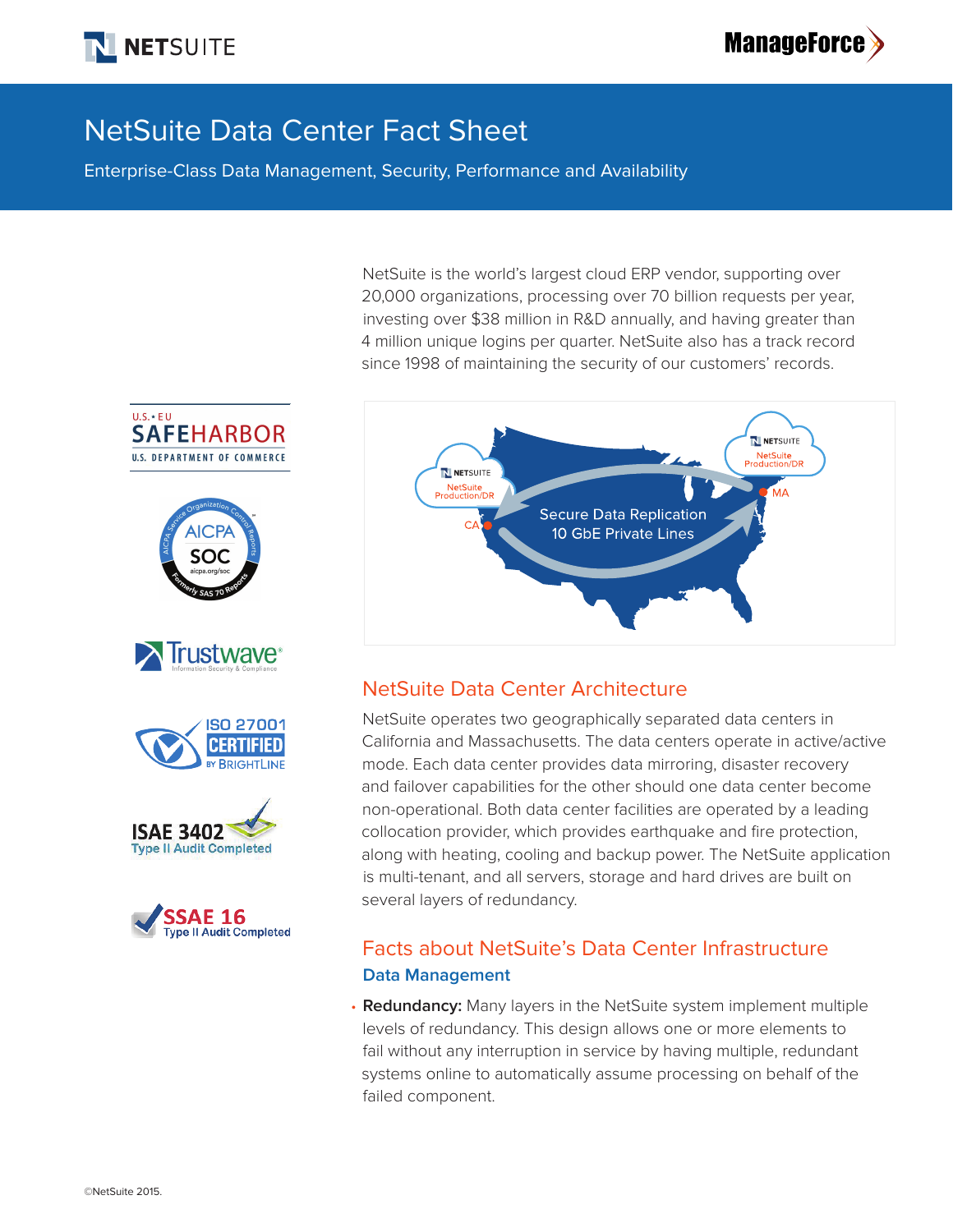



- **Disaster Recovery:** Data in both the California data center and the Massachussetts data center is replicated and synchronized to the other data center by way of a proprietary replication mechanism built in house. In the event that the primary data center fails, all operations fail over to the secondary data center. This failover procedure is tested and proven on the live site twice annually. The failover procedure is automated and can be triggered in push button fashion. NetSuite has operations engineers geographically distributed from each other, as well as the data centers in order to be able to execute a failover in any disaster scenario.
- **Scalability:** As of January 2014, trailing 12 months, NetSuite supports over 20,000 organizations with over 6 billion customer requests per month. NetSuite has designed its systems to accommodate surges and spikes in usage, and to scale upward smoothly to address increased volume and transactions.

### **Application Security**

- **Encryption:** Transmission of users' unique ID and passwords, as well as all data in the resultant connection, are encrypted with industry standard SSL.
- **Application-Only Access:** The system is divided into layers that separate data from the NetSuite application itself. Users of the application can only access the application features, and not the underlying database or other infrastructure components.
- **Role-Level Access and Idle Disconnect:** Customers can assign each end user a specific role with specific permissions to only see and use those features related to his or her own job. There is a complete audit trail whereby changes to each transaction are tracked by the user login details and a timestamp for each change is provided. The system also detects idle connections and automatically locks the browser screen to prevent unauthorized access from an unattended computer screen.
- **IP Address Restrictions:** Restrictions on accessing a NetSuite account from specific computers and/or locations can be enforced. This is very useful for customers who are concerned not only about who is able to access their NetSuite account, but from where they access it as well. This feature significantly reduces the risk of unauthorized third parties accessing a user's account.
- **Robust Password Policies:** NetSuite offers fine-grained password configuration options—from the length of the user's passwords, to the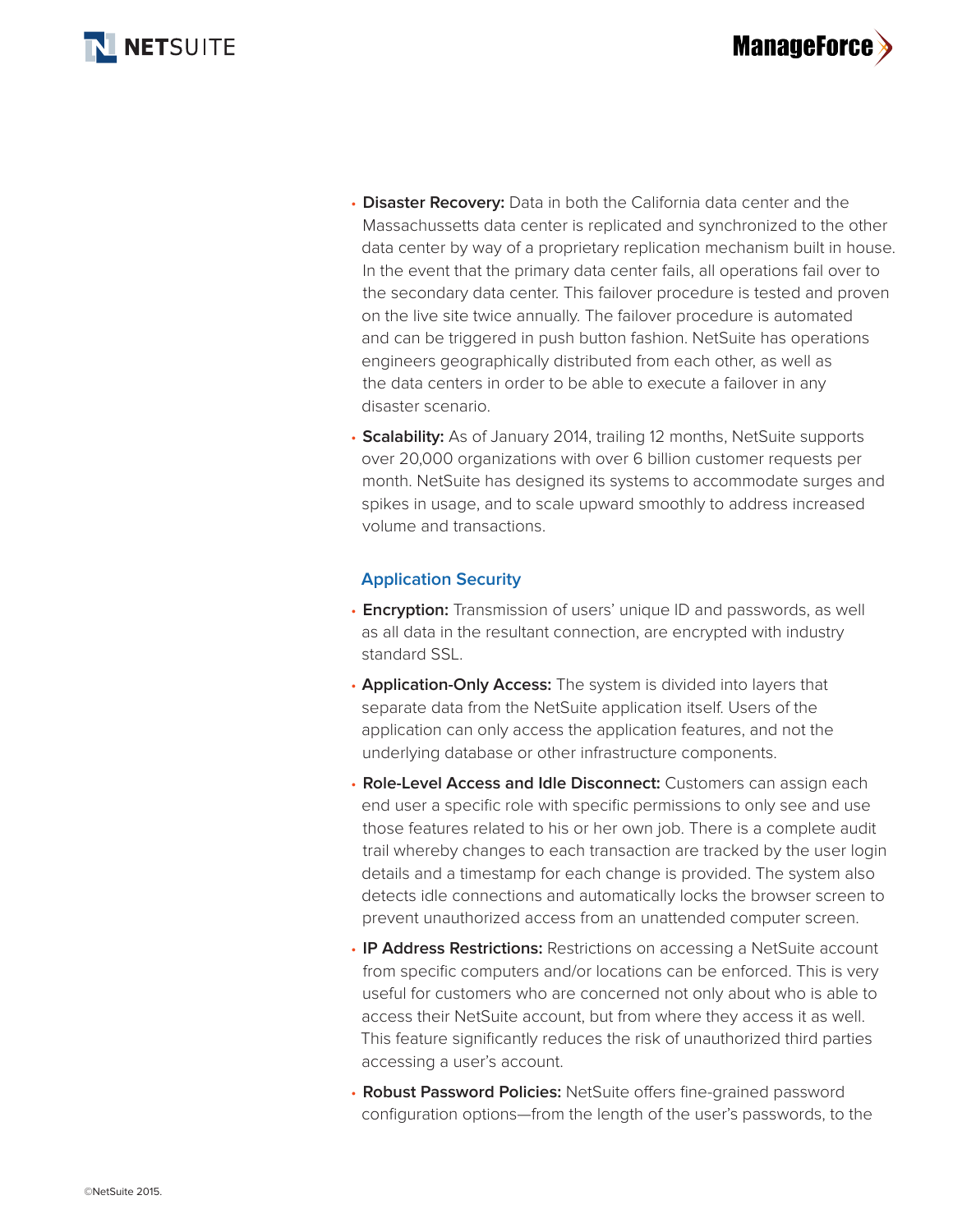

**ManageForce>** 

expiration of a user's password at any timeframe they desire. Customers can set up strict password policies to ensure that new passwords vary from prior passwords, and that passwords are complex enough to include a combination of numbers, letters and special characters. Accounts are also locked out after several unsuccessful attempts. For customers who desire a higher level of access control, NetSuite offers multifactor authentication using a simple physical token. In addition to entering their own passwords, users must possess physical tokens that generate random one-time passwords. These cryptographically robust passwords prevent key loggers, shoulder surfers, phishers and password crackers from accessing a user's account.

#### **Operational Security**

- **Continuous Monitoring:** NetSuite employs numerous intrusion detection systems (IDS) to identify malicious traffic attempting to access its networks. Unauthorized attempts to access the data center are blocked, and any unauthorized connection attempts are logged and investigated. Enterprise-grade anti-virus software is also in place to guard against trojans, worms, viruses and other malware from affecting the corporate software and applications.
- **Separation of Duties:** In addition to mandatory employee background checks at all levels of NetSuite operations, job responsibilities are separated. The principle of least authority (POLA) is followed and employees are given only those privileges that are necessary to do their duties.
- **Physical Access:** Both data centers' operators maintain stringent physical security policies and controls to allow unescorted access to pre-authorized NetSuite Operations personnel:
	- − The first layer of security includes photo ID proximity access cards and a biometric identification system. This multifactor authentication system provides additional assurance against lost badge risks or other attempts at impersonation. Proximity card reader devices are located at major points of entry and are used to secure critical areas within the data centers.
	- Single-person portals and T-DAR man traps guarantee that only one person is authenticated at one time to prevent tailgating. Reliable detection and prevention of tailgating and piggybacking through secure doors significantly increases the effectiveness of the access control system.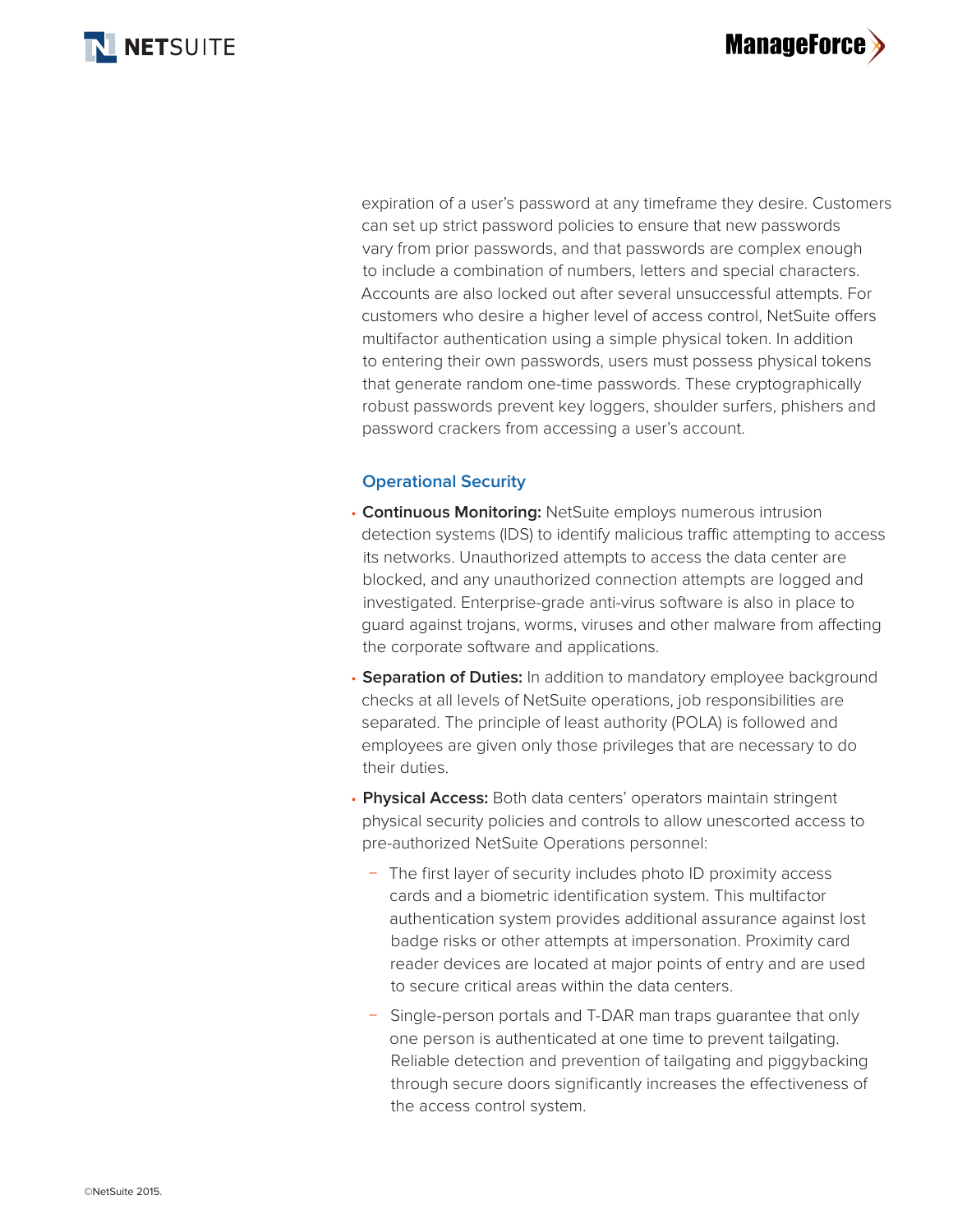

- − In addition, all perimeter doors are alarmed and monitored and all exterior perimeter walls, doors, windows and the main interior entry are constructed of materials that afford Underwriters Laboratory (UL) rated ballistic protection. Vegetation and other objects around the data center are landscaped in a manner such that an intruder would not be concealed.
- **Guarded Premises:** On-premise security guards monitor all alarms, personnel activities, access points and shipping and receiving, and ensure that entry and exit procedures are correctly followed on a 24x7 basis. Guards are provided with ongoing awareness training and skillsbuilding. Numerous CCTV video surveillance cameras with pan-tilt-zoom capabilities are located at points of entry to the collocation and other secured areas within the perimeter. Video is monitored and is stored for review for non-repudiation.
- **Dedicated Security Team:** NetSuite employs a 9 person global security team dedicated to enforcing security policies, monitoring alerts and investigating any anomalous behavior within the system. This team is active 24x7 from multiple worldwide locations. All access to production is reviewed and granted by the security team.
- **Data Center Performance Audits:** NetSuite Operations management implements such auditing controls as appropriate for SSAE 16 Type II, ISAE 3402 Type II and PCI compliance. NetSuite's comprehensive risk management process has been modelled after the National Institute of Standards and Technology's (NIST) special publication 800-30 and the ISO 27000 series of standards. Periodic audits are carried out to help ensure that personnel performance, procedural compliance, equipment serviceability, updated authorization records and key inventory rounds are above par.
- **Security Certifications:** NetSuite has passed a SSAE 16 Type II and ISAE 3402 Type II audits, is certified for PCI-DSS, and is EU-US Safe Harbor certified. NetSuite has defined its Information Security Management System in accordance with NIST standards, including 800-53 and ISO27000 series standards.
	- − NetSuite's SSAE 16 Type II and ISAE 3402 Type II audit is prepared by and audited by a Big Four audit firm. SSAE 16 Type II and ISAE 3402 Type II reports show that we have been through an in-depth audit of our control environment, including controls over data and network security, backup and restoration procedures, system availability and application development. The requirements of Section 404 of the Sarbanes-Oxley Act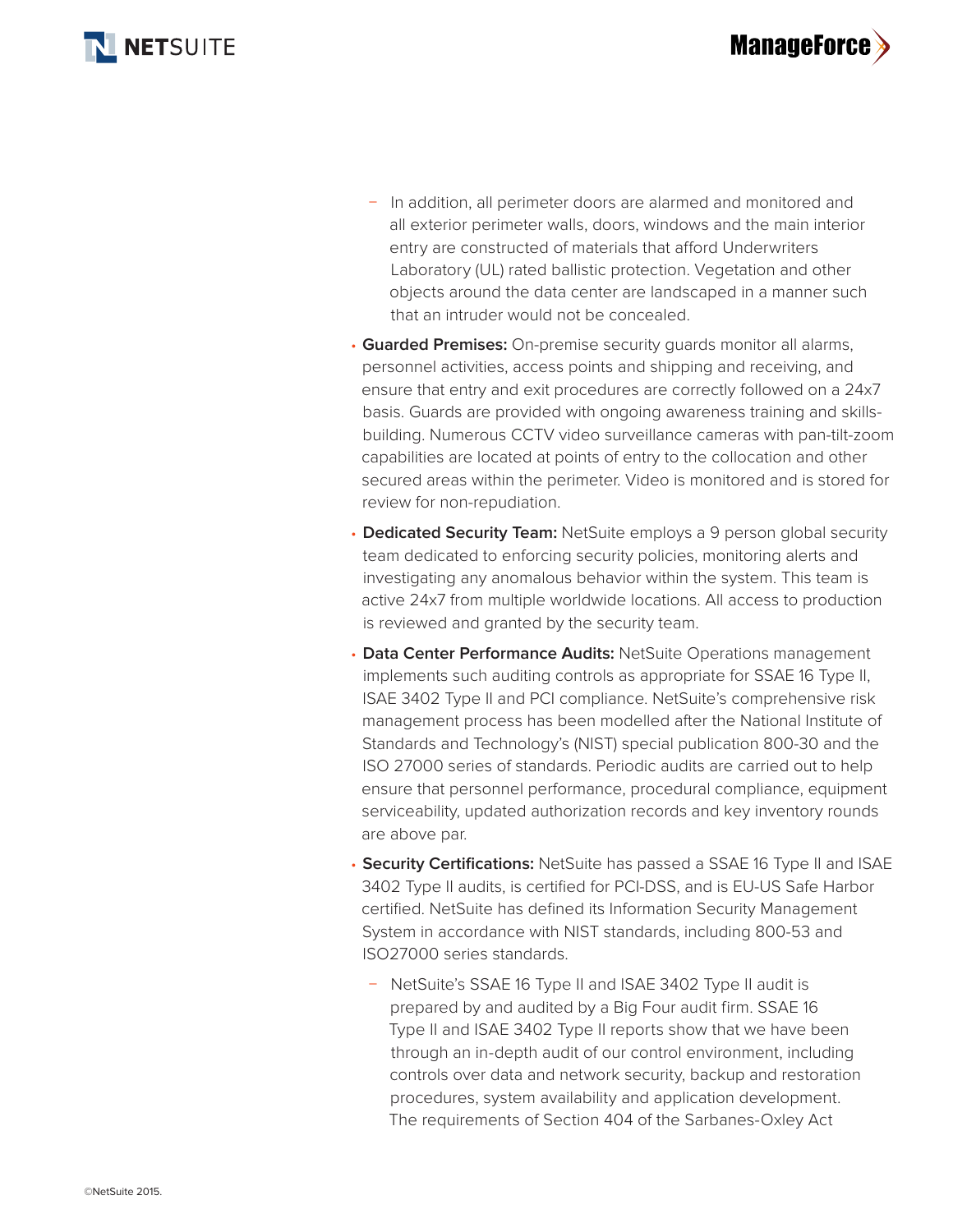



make a SAS 70 Type II audit report essential to the process of reporting on the effectiveness of internal control over a company's financial reporting.

- In complying with PCI-DSS requirements, NetSuite offers optional 3D Secure credit card authentication—also known as Verified by Visa and MasterCard SecureCode. 3D Secure adds a higher level of credit card fraud protection. It requests shoppers to create authentication passwords for their credit cards, or requires them to enter their password if they already have one assigned.
- The EU-US Safe Harbor is key for the transfer of personal data from European Union (EU) countries to the United States. EU organizations know that organizations that are self-certifying to the U.S.-EU Safe Harbor Framework provide "adequate" privacy protection, as defined in the European Commission's Directive on Data Protection. NetSuite adheres to the Safe Harbor Privacy Principles published by US Department of Commerce with respect to personal data about individuals in the EEA received from its subsidiaries, customers and other business partners. NetSuite's participation in the U.S.-EU Safe Harbor program can be confirmed by viewing the public list of Safe Harbor organizations posted on http://safeharbor.export.gov/list.aspx.
- − NetSuite has achieved the International Organisation for Standardization (ISO) 27001 certification, the leading international standard for measuring information security management systems (ISMS). The standard requires a systematic examination of security risks, threats, vulnerabilities and their impact. To achieve certification, an organization must design and implement a comprehensive suite of information security controls and adopt an overarching management process to ensure that information security controls continue to meet the organization's needs on an ongoing basis. NetSuite's compliance with this important industry certification demonstrates the company's continued commitment to maintaining and improving its information security management and data custodianship programs.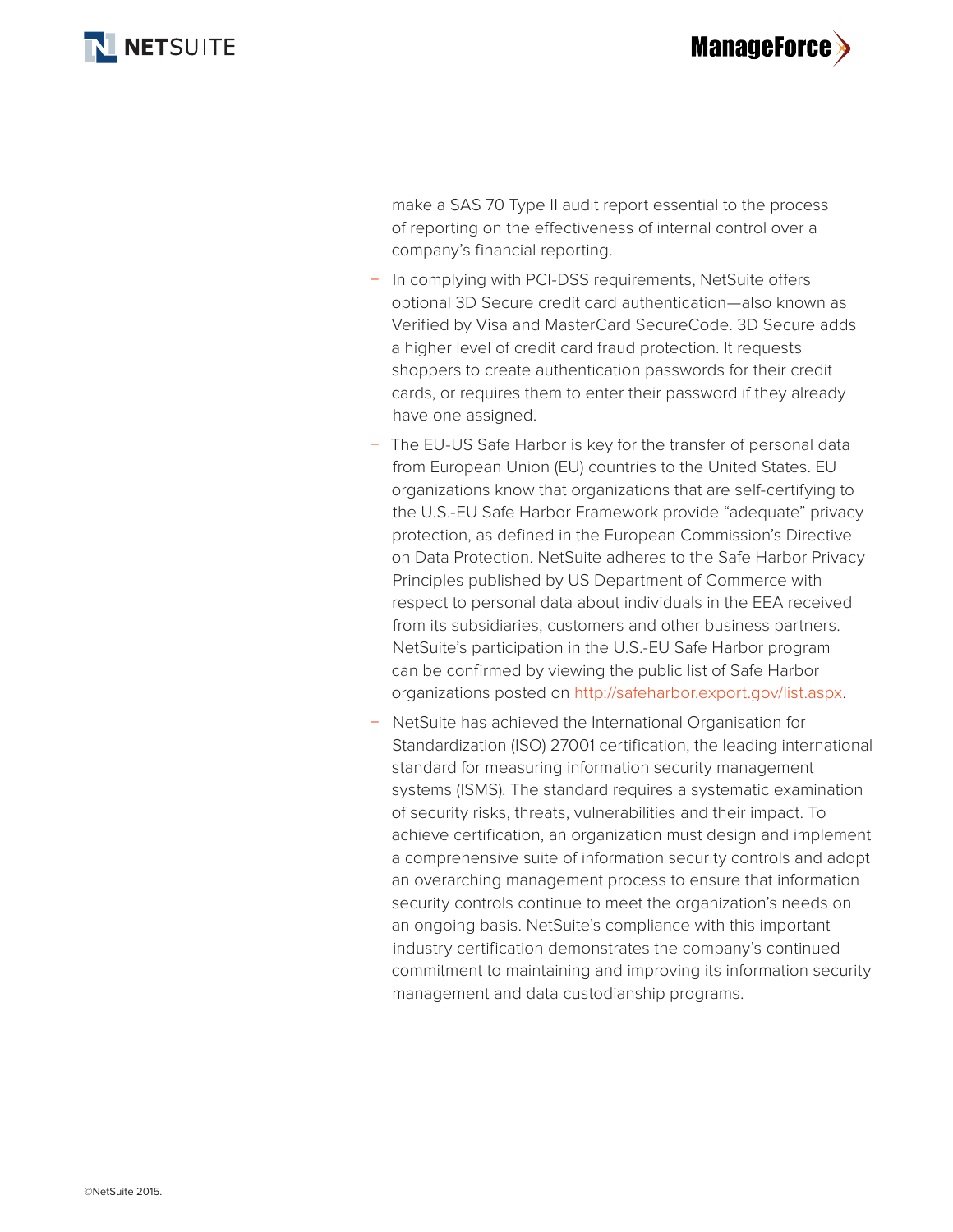

#### **Performance**

- **Scalable Application Architecture:** NetSuite's application runs on a three tiered architecture. All three tiers—web, application, and database—are horizontally scalable and support multi-data center deployment. NetSuite currently operates on over 1000 hosts in production.
- **Performance Team:** NetSuite invests heavily in performance at every layer. This includes a dedicated performance team of developers and DBAs whose sole purpose is to proactively verify application performance benchmarks and tune the application for maximum performance.
- **High Performance Databases:** NetSuite runs on high performance database server hardware with multiple cores and maximum RAM configuration. NetSuite production database servers run exclusively on flash SSD storage ensuring the fastest possible database IO performance available in the industry.

#### **Availability**

- **Service Level Commitment:** NetSuite's SLC guarantees a 99.5% uptime (outside the scheduled service windows) for the NetSuite production applications for all our customers. A credit is available if NetSuite does not deliver its application services with 99.5% uptime. We have consistently averaged an actual uptime of 99.98% and provide customers a publicly available webpage to display system status at all times at http://status.netsuite.com.
- **World Class Hosting Operations Team:** NetSuite has a global team of dedicated hosting operations personnel with decades of cumulative experience running large cloud and SaaS business applications demanding high performance and high availability. This team proactively monitors the health of the entire system with industry leading alert and trend based tools designed to identify and resolve events before they impact the live site. This team provides 24x7 coverage to respond to any incident with automated recovery procedures.
- **Redundant Internet Connections:** The network was built to meet or exceed commercial telecommunications standards worldwide for availability, integrity and confidentiality. Both NetSuite data centers have three 1 Gbps diverse-path pipes, designed so that any two connections